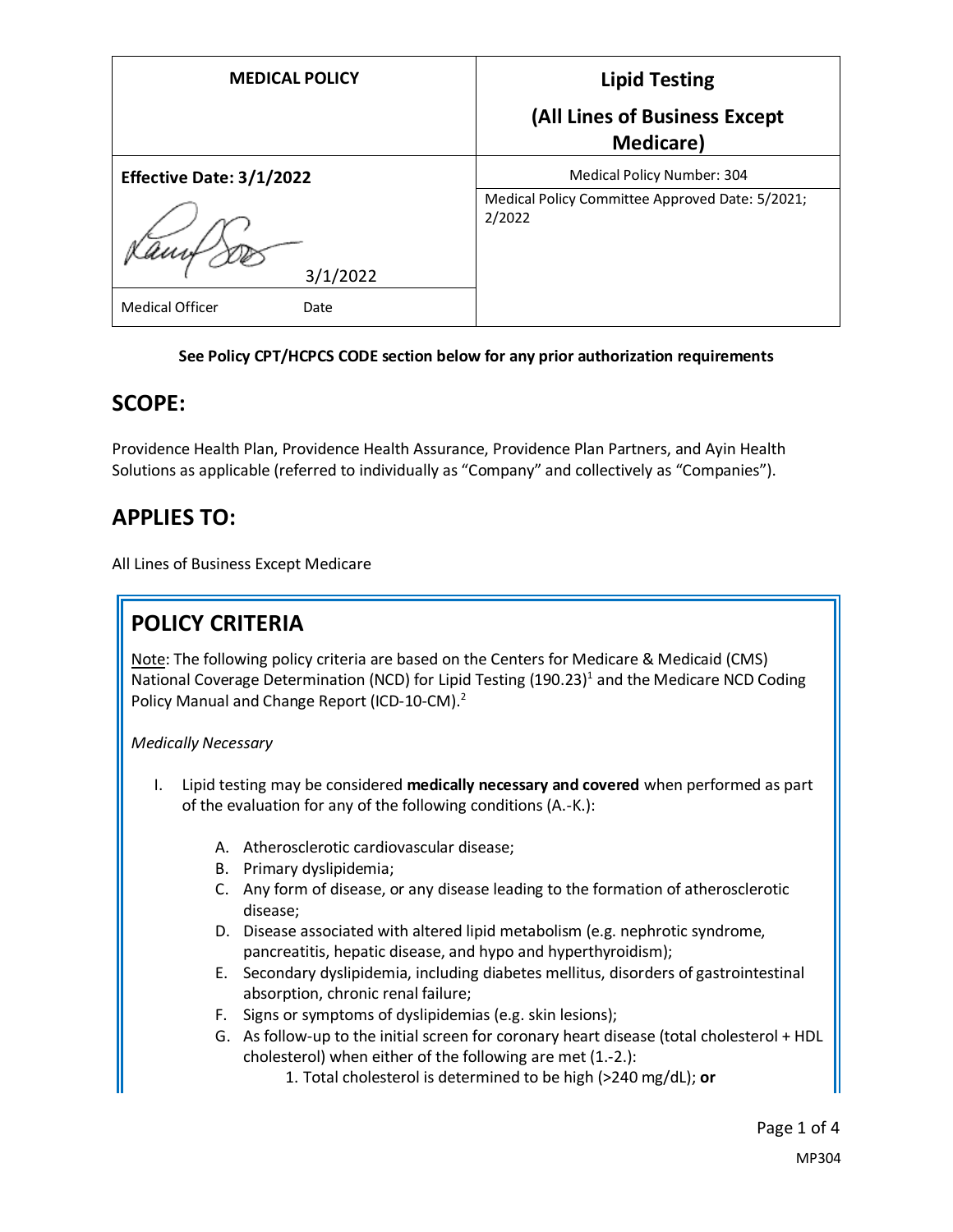- 2.Total cholesterol is determined to be borderline-high (200-240 mg/dL) and either of the following are met (a.-b.):
	- a. Patient has two or more coronary heart disease risk factors; **or**
	- b. Patient has an HDL cholesterol <35 mg/dl; **or**
- H. To monitor long-term anti-lipid dietary or pharmacologic therapy (note: no more than 6 tests may be performed during the first year);
- I. To monitor patients with borderline high total or low-density lipoprotein (LDL) cholesterol levels;
- J. Severe psoriasis when all of the following are met (1.-3.)
	- 1. Symptoms have not responded to conventional therapy; **and**
	- 2. Retinoid etretinate has been prescribed; **and**
	- 3. Patients has developed either hyperlipidemia or hepatic toxicity (e.g. erythrodermia and generalized pustular type and psoriasis associated with arthritis); **or**
- K. Non-specific chronic abnormalities of the liver (e.g. elevations of transaminase, alkaline phosphatase, abnormal imaging studies) (note: tests may not be performed more than twice every 12 months).

*Not Medically Necessary*

- II. Lipid testing is considered **not medically necessary and not covered** when criterion I. above is not met, including but not limited to either of the following (A.-B):
	- A. Routine screening and prophylactic testing for lipid disorder (e.g. asymptomatic individuals with risk factors);
	- B. Individuals with vague diagnoses (e.g. other chest pain).

### **POLICY GUIDELINES**

- To monitor the progress of patients on anti-lipid dietary management and pharmacologic therapy for the treatment of elevated blood lipid disorders, total cholesterol, HDL cholesterol and LDL cholesterol may be used. Triglycerides may be obtained if this lipid fraction is also elevated or if the patient is put on drugs (for example, thiazide diuretics, beta blockers, estrogens, glucocorticoids, and tamoxifen) which may raise the triglyceride level.
- When monitoring long term anti-lipid dietary or pharmacologic therapy and when following patients with borderline high total or LDL cholesterol levels, it may be reasonable to perform the lipid panel annually. A lipid panel at a yearly interval will usually be adequate while measurement of the serum total cholesterol or a measured LDL should suffice for interim visits if the patient does not have hypertriglyceridemia.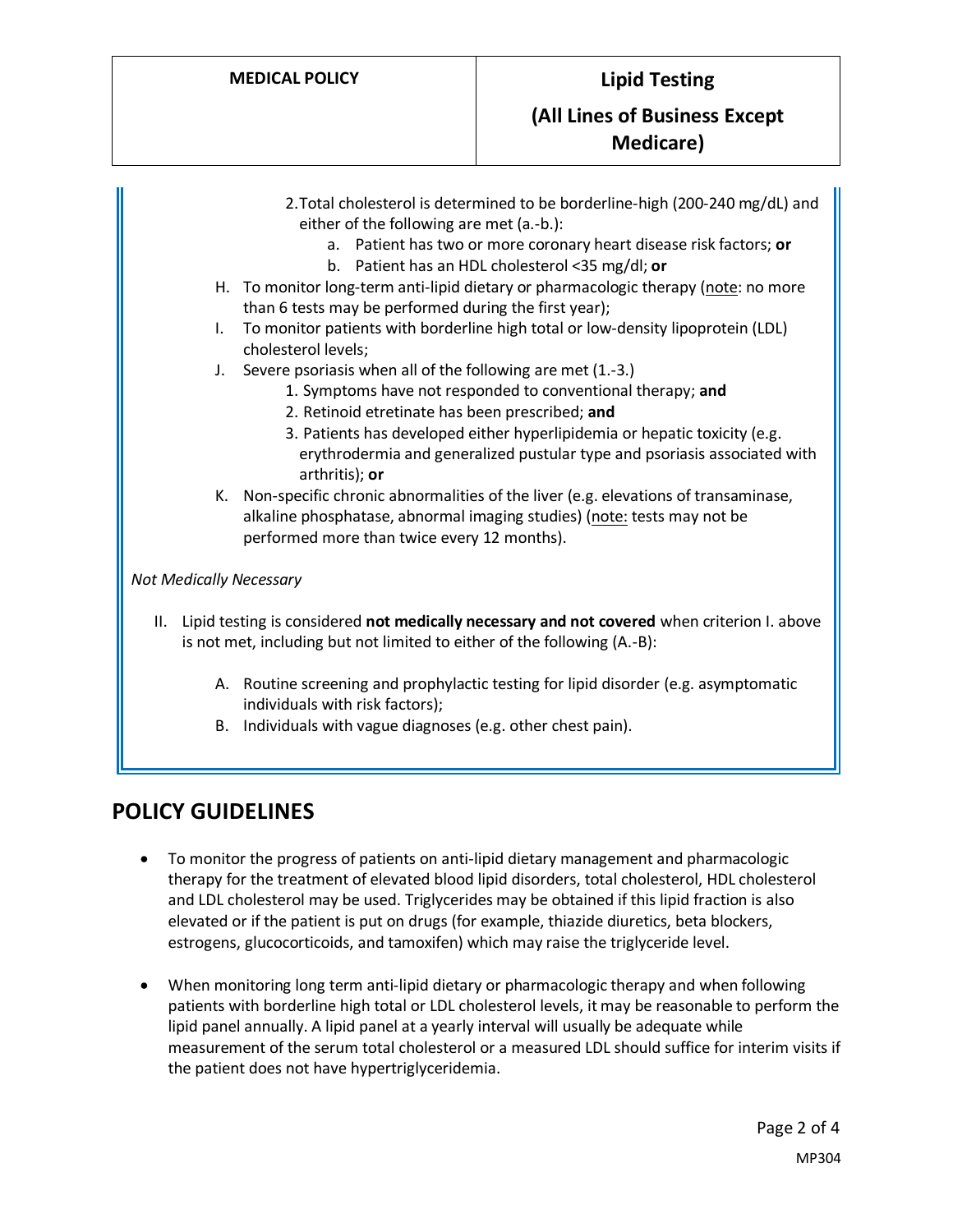- Any one component of the panel or a measured LDL may be reasonable and necessary up to six times the first year for monitoring dietary or pharmacologic therapy. More frequent total cholesterol HDL cholesterol, LDL cholesterol and triglyceride testing may be indicated for marked elevations or for changes to anti-lipid therapy due to inadequate initial patient response to dietary or pharmacologic therapy. The LDL cholesterol or total cholesterol may be measured three times yearly after treatment goals have been achieved.
- Electrophoretic or other quantitation of lipoproteins may be indicated if the patient has a primary disorder of lipoid metabolism.

## **BILLING GUIDELINES**

• The CPT/HCPCS codes below are covered when billed with one of the ICD-10 codes included in the most recent "Medicare National Coverage Determinations (NCD) Coding Policy Manual and Change Report (ICD-10-CM)," available for download at "[Lab NCDs](https://www.cms.gov/Medicare/Coverage/CoverageGenInfo/LabNCDsICD10) - ICD-10."<sup>2</sup> Please see the coding policy manual for a complete list of diagnosis codes.

# **CPT/HCPCS CODES**

| <b>All Lines of Business Except Medicare</b> |                                                                                                                                                                                                      |
|----------------------------------------------|------------------------------------------------------------------------------------------------------------------------------------------------------------------------------------------------------|
| No Prior Authorization Required              |                                                                                                                                                                                                      |
| 80061                                        | Lipid panel This panel must include the following: Cholesterol, serum, total (82465)<br>Lipoprotein, direct measurement, high density cholesterol (HDL cholesterol) (83718)<br>Triglycerides (84478) |
| 82465                                        | Cholesterol, serum or whole blood, total                                                                                                                                                             |
| 83700                                        | Lipoprotein, blood; electrophoretic separation and quantitation                                                                                                                                      |
| 83701                                        | Lipoprotein blood; high resolution fractionation and quantitation of lipoproteins<br>including lipoprotein subclasses when performed (e.g., electrophoresis,<br>ultracentrifugation)                 |
| 83704                                        | Lipoprotein, blood; quantitation of lipoprotein particle numbers and lipoprotein particle<br>subclasses, when performed                                                                              |
| 83718                                        | Lipoprotein, direct measurement; high density cholesterol (HDL cholesterol)                                                                                                                          |
| 83721                                        | Lipoprotein, direct measurement, LDL cholesterol                                                                                                                                                     |
| 84478                                        | <b>Triglycerides</b>                                                                                                                                                                                 |

# **REVIEW OF EVIDENCE**

Policy criteria are based on the Centers for Medicare & Medicaid (CMS) National Coverage Determination (NCD) for Lipid Testing (190.23)<sup>1</sup> and the Medicare NCD Coding Policy Manual and Change Report (ICD-10-CM).<sup>2</sup> As such, no evidence review or search of clinical practice guidelines was conducted.